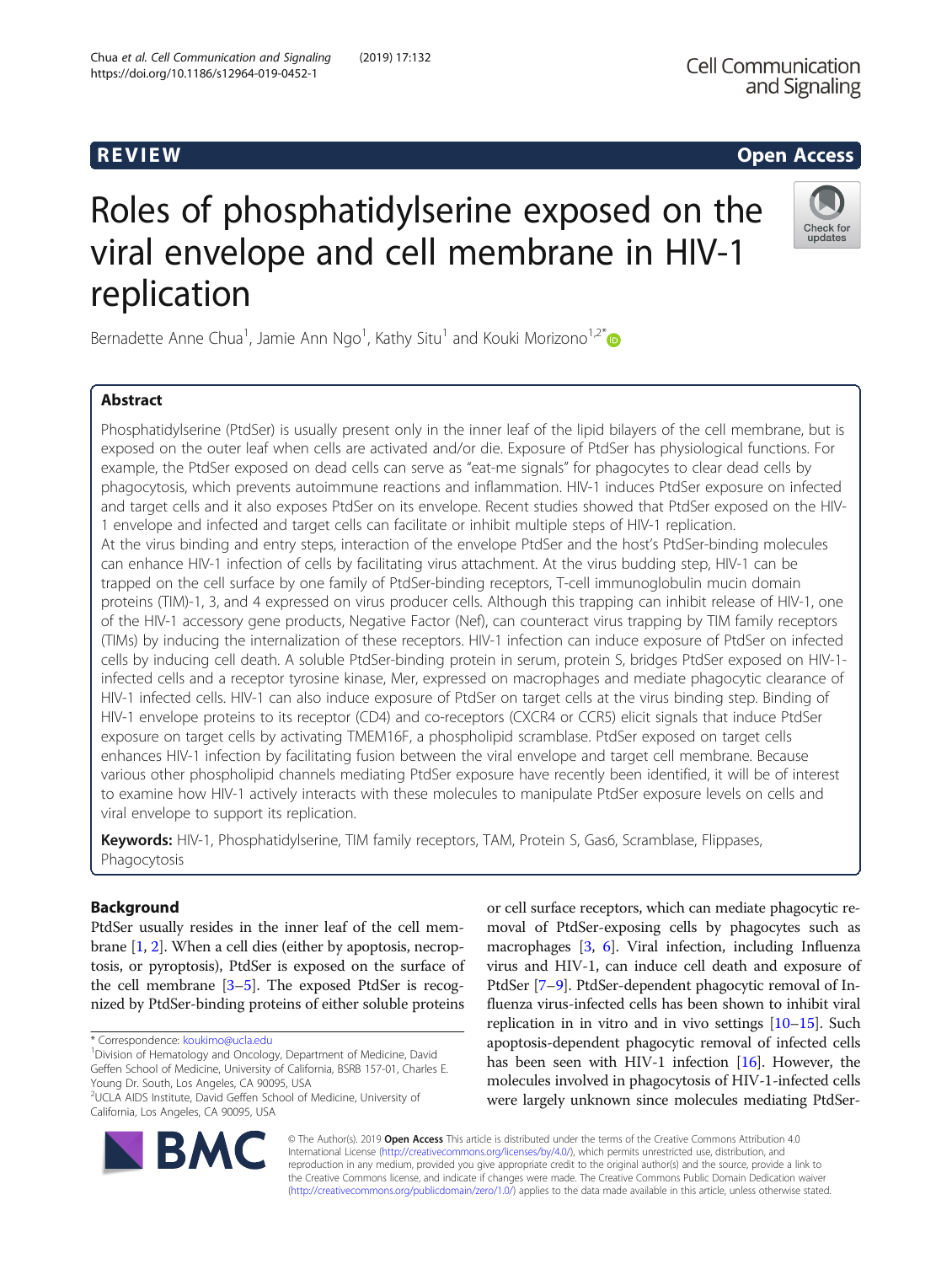dependent phagocytosis were not fully elucidated. Recent identification of various PtdSer-binding molecules in the research field of apoptosis enabled us to study of the molecular mechanism(s) mediating phagocytic removal of HIV-1-infected cells in a PtdSer-dependent manner [[17](#page-7-0)].

PtdSer is known to be exposed on various enveloped viruses, including HIV-1, and to facilitate viral replication [\[18](#page-7-0)]. Recent studies have demonstrated that envelope PtdSer can be involved in facilitating and inhibiting HIV-1 replication by interacting with host's PtdSerrecognition molecules [\[19](#page-7-0), [20\]](#page-7-0). In addition, recent identification of phospholipid channels, TMEM16F, which scrambles PtdSer between the inner and outer leaflet of cell membrane [[21\]](#page-7-0), has enabled HIV-1 researchers to explore how HIV-1 can activate TMEM16F to expose PtdSer on target cells to facilitate viral entry [[22](#page-7-0)].

## Identification of molecular mechanisms mediating envelope PtdSer-dependent binding of enveloped viruses

Although PtdSer exposed on the envelope was known to support early steps of enveloped virus infection [[19](#page-7-0), [23](#page-7-0)–[26](#page-7-0)], it was not known how envelope PtdSer supports viral replication and which types of molecules on target cells interact with envelope PtdSer. We identified several PtdSerdependent virus binding and entry mechanisms while developing an HIV-1 vector that can specifically transduce desired cell types [[27](#page-7-0), [28](#page-7-0)].

Lentiviral vectors, especially HIV-1 vectors, are widely used in both clinical and research settings because they can transduce a wide variety of cells and express their transgenes for long periods of time [[29\]](#page-7-0). The ability of HIV-1 vectors to transduce a wide variety of cells is conferred by the broad tropism of the envelope protein, Vesicular stomatitis virus G protein (VSV-G), which is present on the envelope of commonly used HIV-1 vectors [\[30,](#page-7-0) [31](#page-7-0)] instead of HIV-1 envelope protein (gp160). This process of using envelope proteins of different types of viruses instead of the cognate envelope of the virus is termed pseudotyping and is commonly used to alter the tropisms of enveloped viral vectors. The broad tropism conferred by pseudotyping with VSV-G is useful for transducing purified cells by HIV-1 vectors in vitro. However, the specific transduction of cells of interest in vivo by systemic administration would be more ideal for in vivo transduction as it reduces adverse effects of transduction of non-target cells and increases transduction of target cells [\[32](#page-7-0)]. Vectors that accomplish this are called targeting vectors, and we have been developing such targeting HIV-1 vectors. There are two requirements for redirecting the tropism of HIV-1 vectors to desired cell types [\[32,](#page-7-0) [33](#page-7-0)]. One is to eliminate the original tropisms of pseudotyping envelope proteins by abrogating the original receptor-binding regions, and the second is to confer specific binding activities to the virus by conjugating it with targeting ligands. These manipulations can destroy the entire structure and functions of the envelope protein [\[34](#page-7-0)]. Because the envelope protein of Sindbis virus can be manipulated without disturbing expression, structure, and function  $[35]$  $[35]$  $[35]$ , we pseudotyped HIV-1 vectors with the Sindbis virus envelope protein and mutated the original receptor-binding regions of the envelope protein [[36](#page-7-0)]. These mutations eliminated the original tropisms of the vectors and successfully redirected the tropisms of the vector when conjugating the vector with targeting ligands specific to desired cell types [\[37\]](#page-7-0).

However, we found that serum contains molecules that can bridge virus to certain types of cells in an envelope protein-independent manner. Isolation and identification of a such factor(s) by FPLC and mass spectrometry revealed that the bridging molecules are soluble PtdSer-binding proteins, protein S and Gas6 [[27\]](#page-7-0). Protein S and Gas6 were initially found to mediate phagocytosis of dead cells by phagocytes via bridging PtdSer exposed on dead cells to one family of receptor tyrosine kinases, TAM receptors (Tyro3, Axl, Mer), expressed on phagocytes [[38,](#page-7-0) [39](#page-7-0)]. Our studies revealed that Protein S and Gas6 mediate the binding step of virus infection by binding to envelope PtdSer and TAM receptors expressed on target cells (Fig. [1](#page-2-0)). Envelope PtdSer of vaccinia virus was also known to facilitate viral replication, although the molecular mechanism(s) of how PtdSer binds to target cells was not clear [[23\]](#page-7-0). We showed that the divalent binding of protein S/Gas6 to exposed envelope PtdSer and TAM receptors can facilitate vaccinia virus replication.

Because PtdSer is known to be exposed on various types of enveloped viruses, this virus binding mechanism can be used by other types of enveloped viruses. Subsequent studies of other research groups showed that protein S/Gas6 and TAM receptors can mediate PtdSer-dependent binding of wide varieties of enveloped viruses, including the Ebola, Lassa, dengue, West Nile, and Zika viruses [\[40](#page-7-0)–[44](#page-8-0)]. Studies of our and other research groups also showed that 1) Gas6 can mediate viral infection more efficiently than protein S and 2) Axl and Tyro 3 mediate viral infection more efficiently than Mer. These are consistent with the known affinities of each of TAM receptors with either Gas6 or protein S [\[38](#page-7-0)].

In addition to protein S/Gas6 and TAM receptors, recent advances in cell death research identified various types of PtdSer-binding molecules that mediate phagocytic clearance of dead cells. The molecular mechanisms of PtdSer recognition are categorized in two groups based upon how they recognize PtdSer. One group is the soluble protein that bridges PtdSer on dead cells to specific receptors on phagocytes. In addition to Gas6 and protein S, MFG-E8, which binds PtdSer and integrins  $αVβ3/5$ , also belongs to this group [\[45](#page-8-0), [46](#page-8-0)]. The molecules of other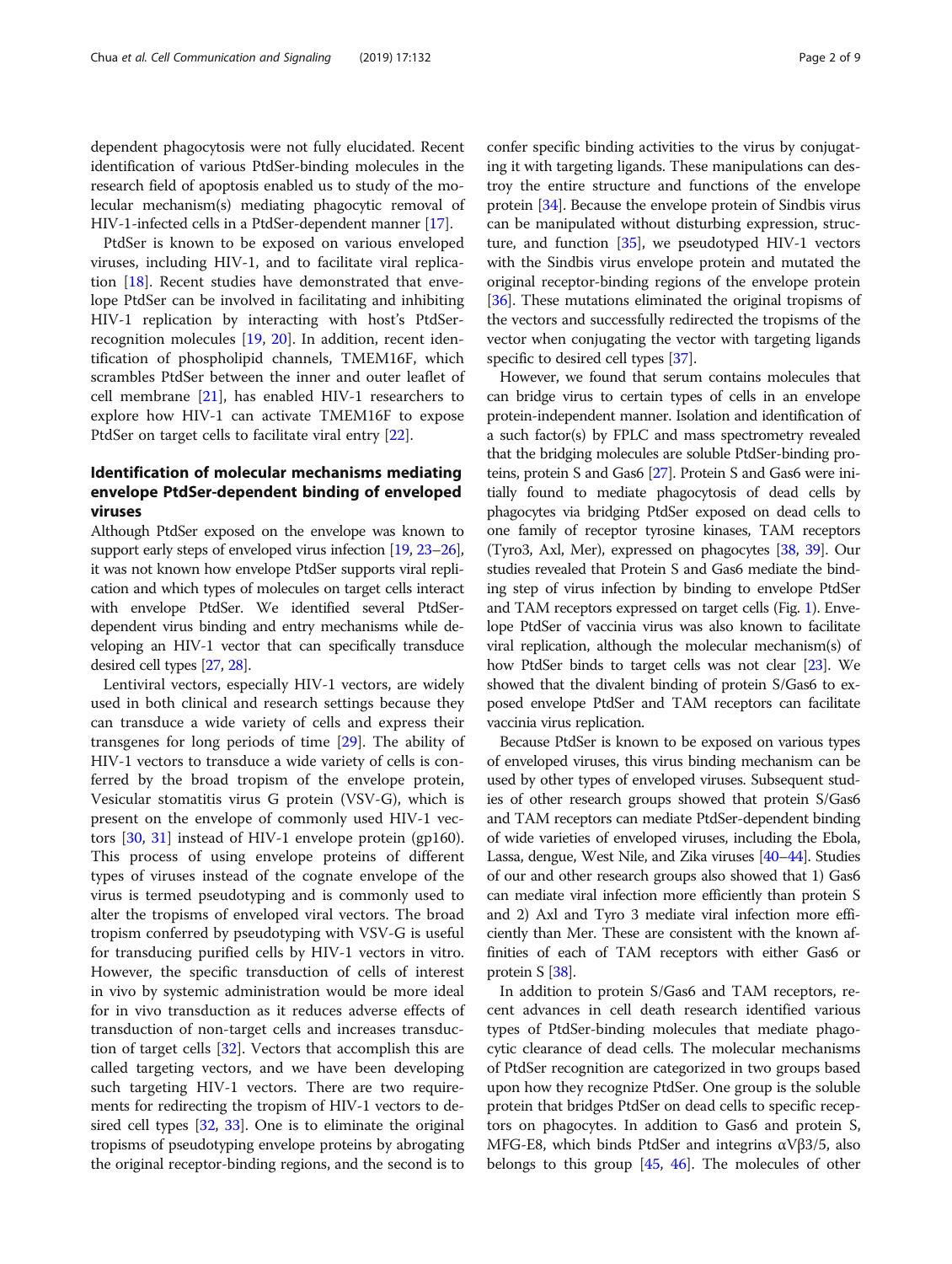<span id="page-2-0"></span>

groups are cell surface receptors that can directly bind PtdSer, including TIM-1, 3, and 4, Stabilin 1 and 2, BAI-1, and RAGE [[47](#page-8-0)–[55\]](#page-8-0). To explore the possibility that these molecules can also mediate binding of enveloped viruses, we and other research groups examined all types of PtdSer receptors for their ability to mediate virus binding and entry [[28](#page-7-0), [42,](#page-8-0) [56\]](#page-8-0). These studies found that TIM-1 and -4 can efficiently mediate binding of enveloped virus (Fig. 1). Additionally, it was also found that MFG-E8, TIM-3, and CD300a can mediate virus binding, albeit less efficiently than Gas6/Axl and TIM-1 and -4  $[57]$ . The efficiencies of PtdSer-binding molecules to mediate virus binding and entry seem to correlate with known affinities of these molecules for PtdSer [[58,](#page-8-0) [59\]](#page-8-0).

In addition to the viruses described above, recent studies demonstrated that Japanese encephalitis, hepatitis C, Tacaribe, and Ross River can use at least one of PtdSer-binding molecular mechanisms for their binding to cells [\[58](#page-8-0)–[60\]](#page-8-0).

## The roles of HIV-1 envelope PtdSer in virus binding and entry

These results demonstrated that PtdSer exposed on the envelope can support binding and entry of enveloped virus. Two pieces of evidence suggested that PtdSerrecognizing molecules can also mediate binding of HIV-1. First, exposed PtdSer supported HIV-1 replication of macrophages [\[19,](#page-7-0) [20](#page-7-0)]. Second, ectopic expression of TIM-1 on CD4+ T-cell lines was recently shown to facilitate HIV-1 entry into cells [\[61](#page-8-0)]. Therefore it was likely that PtdSerbinding molecules support HIV-1 entry as we observed with targeting HIV-1 vectors. However, the mechanisms by which HIV-1 mediates the fusion of the viral envelope and cell membrane are unlike the fusion mechanisms of Sindbis virus [\[33\]](#page-7-0). This difference could affect the role of PtdSer-binding molecules in HIV-1 entry.

The envelope protein of Sindbis virus activates its fusion activity when exposed to a low pH environment [[62\]](#page-8-0). Thus, binding via envelope PtdSer can mediate viral fusion as long as virus is endocytosed and exposed to a low pH environment. This suggests that for the envelope proteins that mediate fusion in a pH-dependent manner, PtdSer-binding molecules could serve as a viral receptor that mediates both the binding and entry steps, as long as the PtdSer can induce endocytosis of virus. In contrast, the fusion activity of HIV-1 envelope proteins, gp160, is activated by binding to their cognate receptor, CD4, and co-receptors (i.e. CXCR4 and CCR5) [\[63](#page-8-0)]. Thus, it is possible that the interaction between envelope PtdSer and host's PtdSer-recognizing molecules only mediates HIV-1 binding, but not fusion steps. Since this is a critical issue for understanding the role of envelope PtdSer in the host range/tropisms of HIV-1, we examined the role of PtdSer-binding molecules in HIV-1 binding and infection in the presence and absence of the HIV-1 cognate receptor (CD4) and co-receptor (CCR5). We used a cell line, Affinofile, which changes expression levels of CD4 and CCR5 based upon culture condition [\[64](#page-8-0)]. We ectopically expressed TIM-1 on Affinofile cells and investigated whether expression of CD4 and/or co-receptors is necessary for HIV-1 infection when virus binding is mediated by TIM-1. Our results demonstrated that: 1) envelope PtdSer can mediate HIV-1 binding via the host's PtdSer-binding molecule; 2) binding mediated by envelope PtdSer cannot mediate virus infection without expression of CD4 and co-receptors on target cells, most likely due to the lack of activation of fusion activity of gp160; and 3)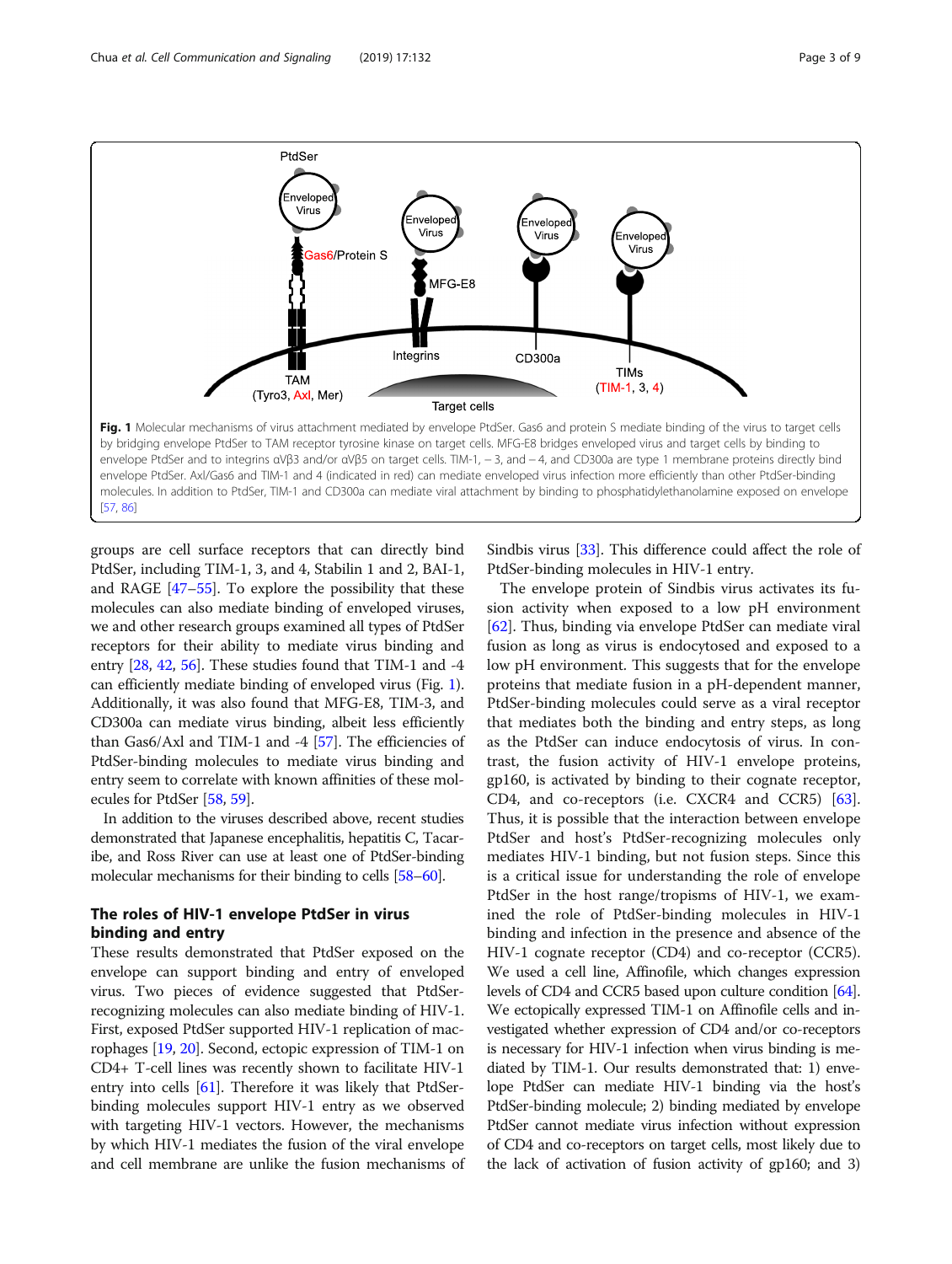envelope PtdSer can facilitate HIV-1 infection of CD4 and co-receptor positive cells by facilitating the virus binding step (raw data not shown but available with detailed materials and methods from the corresponding author per request) (summarized in Fig. 2). Similarly, it was previously shown that TIM-1-mediated Ebola virus infection requires expression of Ebola virus fusion receptor, Niemann-Pick C1, on target cells [[58](#page-8-0), [65](#page-8-0)].

Although PtdSer-binding molecules will not extend the host range of HIV-1 beyond CD4 and co-receptor positive cells, our data showed that these molecules can facilitate HIV-1 replication of cells expressing CD4 and one of the co-receptors. We attempted to examine the effects of PtdSer-mediated binding on HIV-1 replication in primary CD4 and co-receptor positive cells; however, we could not detect expression of the high-affinity PtdSer-binding molecules, including Axl, Tyro3, TIM-1 and 4, on CD4-positive T-cells (Th0, Th1, Th2, Th17, and Treg), macrophages (M0 and polarized to M1 and M2), and dendritic cells (DC) (please see Fig. [1](#page-2-0)d of Ref [[17\]](#page-7-0) and data not shown). Therefore, we have not been able to confirm the role of envelope PtdSer in HIV-1 replication in human primary immune cells. However, these primary cells are generated by in vitro differentiation and/or activation, which might not represent the phenotypes and functions of various types of T-cells, macrophages, and DC present in vivo. Identification of CD4-positive cells expressing Axl, Tyro3, or TIM-1 or 4 in vivo and isolation of such cell types will further elucidate the roles of envelope PtdSer in HIV-1 replication of primary cells.

Axl is expressed on human primary endothelial cells [[27\]](#page-7-0). TIM-1 is expressed on human epithelial cells and mediated HIV-1 binding to the cells [\[66\]](#page-8-0). These cells do not express CD4 and therefore cannot be infected by HIV-1 according to our data summarized in Fig. 2. However, they are still able to trap HIV-1 on their surfaces. DC can efficiently mediate trans-infection of neighboring CD4-positive T-cells by trapping HIV-1 on their cell surface using DC-SIGN, which binds N-glycan of Gp160, or CD169, which binds glycosphingolipid of envelope [[67](#page-8-0)–[69\]](#page-8-0). It will be of interest to determine whether HIV-1 trapped on CD4-negative cells via the interaction between envelope PtdSer and PtdSer-binding molecules can be transferred to neighboring CD4 positive cells and mediate trans-infection.

## The roles of PtdSer-binding molecules in budding of HIV-1

Envelope PtdSer can mediate binding to cells, not only at the initial virus-cell binding step, but also at the budding step. TIM-1, 3, and 4 expressed on virus producer cells were shown to bind envelope PtdSer and trap virus on virus producer cells  $[61]$  $[61]$ . Trapping of HIV-1 by TIMs reduces the amount of HIV-1 released in the culture supernatant (Fig. [3\)](#page-4-0). Thus, PtdSer-binding mechanisms seem to function as the host's antiviral machinery at the budding step. The expression and functions of TIMs are supported by host's SERINC proteins [[70\]](#page-8-0). The HIV-1 Nef protein, a product of one of the HIV-1 accessory genes, can reduce inhibitory effects of TIMs on virus budding by antagonizing SERINC proteins. The relationship between TIMs and Nef seems to be similar to other known antiviral molecules, such as Tetherin, which traps HIV-1 on producer cells, and Vpu, a product of one of

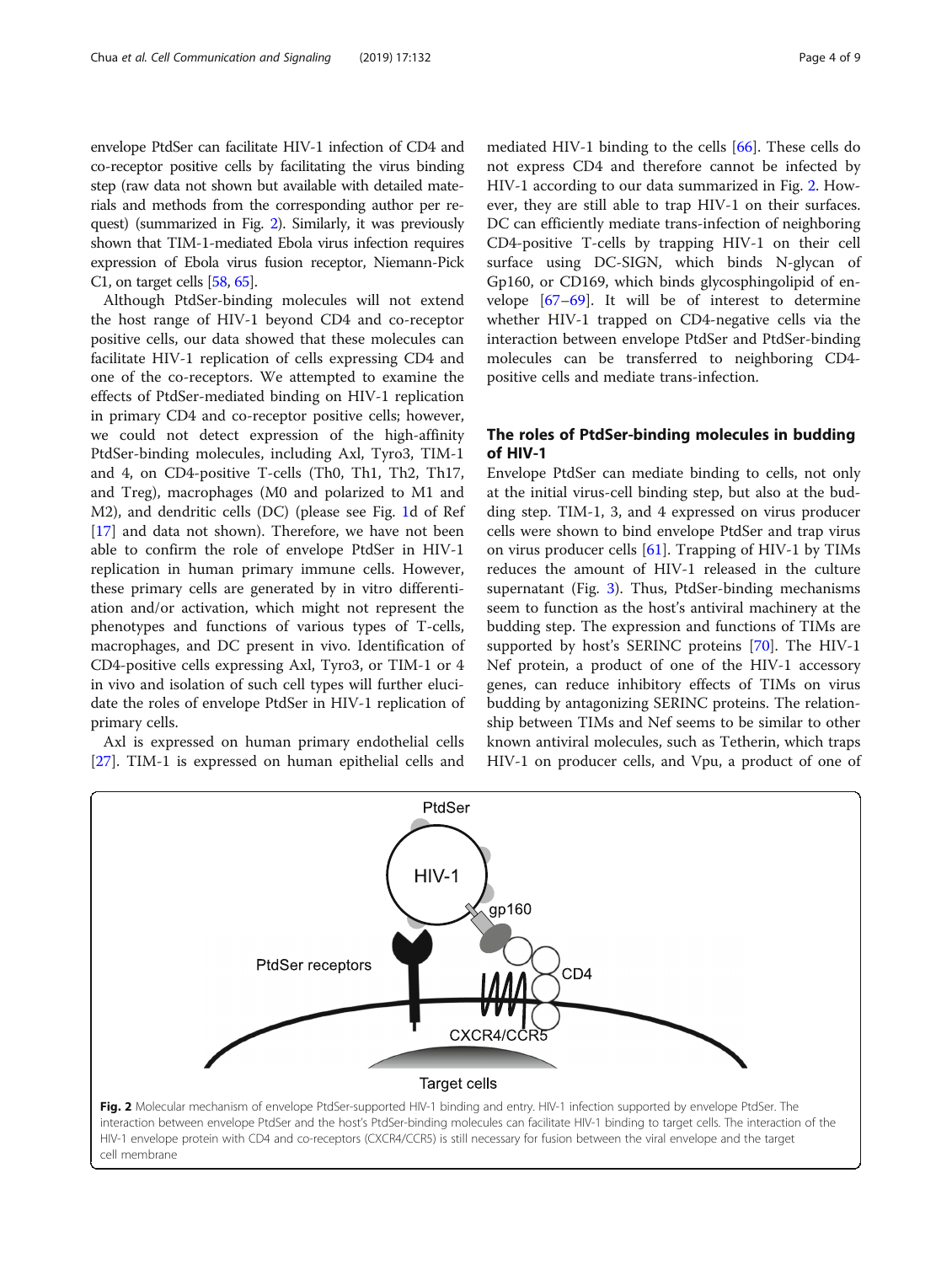<span id="page-4-0"></span>

the HIV-1 accessory genes, which inhibits the antiviral functions of Tetherin [\[71\]](#page-8-0).

It is not known whether HIV-1 trapped on the surface of virus producer cells in a PtdSer-dependent manner is infectious. If the trapped HIV-1 is infectious, the trapped virus could efficiently infect neighboring cells by taking advantage of the cell-to-cell contact between virus producer cells and neighboring CD4-positive cells. If cell-to-cell infection can occur, HIV-1 might expose PtdSer on the envelope in order to facilitate replication via cell-to-cell infection [[72\]](#page-8-0).

## PtdSer-dependent phagocytosis of HIV-1-infected cells by macrophages

It has been known that HIV-1-infected cells are phagocytosed by macrophages in vivo by a mechanism(s) independent of antiviral antibodies [\[16](#page-7-0)]; however, how macrophages recognize and engulf HIV-1-infected cells is not known. Because HIV-1 infection is known to induce PtdSer on infected cells, we investigated whether PtdSer and its binding molecules are involved in phagocytosis of HIV-1-infected cells [[17](#page-7-0)]. We found that human serum contains a soluble molecule(s) that induces phagocytosis of HIV-1-infected cells by human primary macrophages. Concealing PtdSer exposed on HIV-1-infected cells abrogated this phagocytosis mediated by serum. More specifically, we found that phagocytosis is mediated by protein S present in serum, PtdSer exposed on HIV-1-infected cells, and Mer expressed on macrophages (Fig. [4](#page-5-0)). It is known that PtdSer-dependent phagocytosis of influenza virusinfected cells inhibits virus replication by depleting virus producer cells [[10](#page-7-0)–[15\]](#page-7-0). We investigated whether phagocytosis of HIV-1-infected cells can similarly inhibit virus production, and found that phagocytic removal of HIV-1infected cells does not significantly inhibit virus production, since this phagocytic mechanism selectively removes late apoptotic cells that express high levels of PtdSer but low levels of viral proteins. This could be due to the low affinity of Mer for protein S and Gas6, which will require high levels of PtdSer exposure to mediate phagocytosis because the affinities of Mer for protein S and Gas6 are not as high as those of Axl [\[27,](#page-7-0) [38,](#page-7-0) [73](#page-8-0)]. If there is a phagocyte population expressing Axl, TIM-1, and/or TIM-4 in vivo, these phagocytes might be able to recognize phagocytes and early apoptotic cells that expose relatively low levels of PtdSer while producing high levels of viral proteins.

Of note, when we examined the role of MerTK in PtdSer-dependent virus entry, MerTK could not efficiently mediate viral entry  $[27]$ . It is possible that late apoptotic cells expose PtdSer at a higher density than viral envelope does. Development of a method that can stringently quantify the amount of exposed PtdSer on each virion will enable us to examine this hypothesis.

It was previously shown that PtdSer-mediated phagocytosis of LCMV-infected cells facilitates presentation of virusderived peptides on MHC class I molecules and stimulate antiviral T-cells [\[74](#page-8-0)]. Thus, it is possible that phagocytosis of HIV-1 infected cells at late apoptotic stage still inhibit HIV-1 replication by raising antiviral immunity.

Baxter et.al. also showed that macrophages can bind and recognize HIV-1-infected cells in an apoptosis-dependent but an HIV-1 envelope protein-independent manner [[75](#page-8-0)]. Although we only focused on phagocytic removal of HIV-1-infected cells in a PtdSer-dependent manner, their results showed that HIV-1 can exploit this binding to facilitate cell-to-cell infection of macrophages. Thus, it is also possible that expression of high-affinity PtdSer binding molecules can facilitate HIV-1 infection of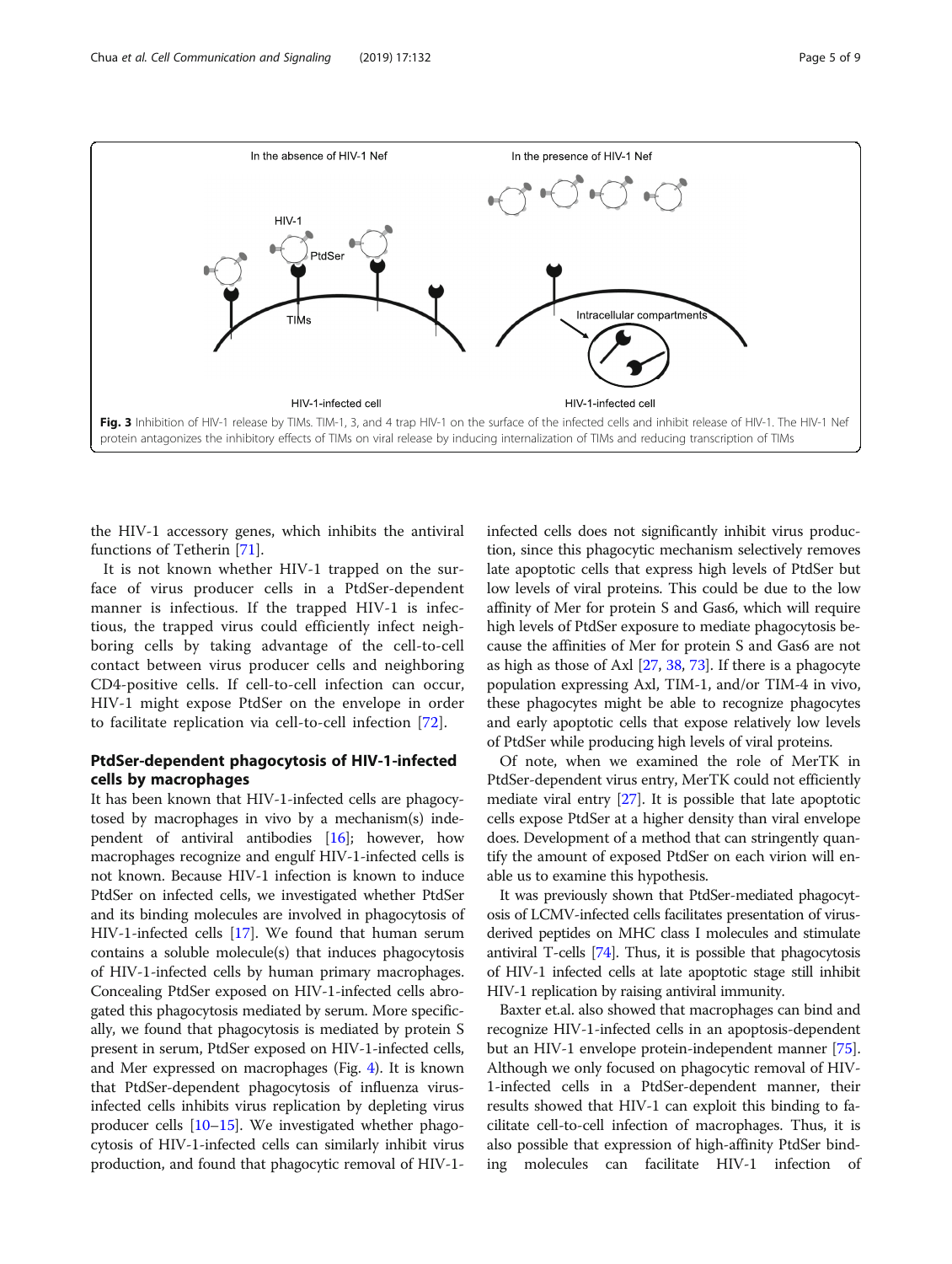<span id="page-5-0"></span>

macrophages by mediating cell-to-cell binding between macrophages and cells producing HIV-1 at high levels.

## Exposure of PtdSer on the cell membrane by binding of HIV-1 to target cells

Binding of alphaherpesviruses to target cells are known to induce exposure of PtdSer on target cells [[76\]](#page-8-0). This PtdSer is known to facilitate viral replication. The detailed molecular mechanisms of how PtdSer is moved to the outer layer of target cell membrane after virus binding was not fully elucidated because bona fide phospholipid channels were not identified until recently [\[77\]](#page-8-0).

Phospholipid channels that mediate symmetric and asymmetric distribution of PtdSer are categorized in two types [\[78](#page-8-0)]. One is a scramblase that can transport phospholipids from the inner to outer and outer to inner leaf of the cells membrane bidirectionally, disturbing the asymmetric distribution of PtdSer. The other is flippases that transport PtdSer from the outer leaf to inner leaf, which maintains an asymmetric distribution of PtdSer. Activation of scramblase, as well as inactivation of flippases, can lead to exposure of PtdSer.

Dr. Nagata's group identified two groups of scramblases. One is the scramblases activated by increase of intracellular calcium concentration (TMEM16C, D, F, G, and J) [[21](#page-7-0)]. The other group of scramblases are activated by proteolysis by caspase 3 or 7 (Xkr4, 8, and 9) [\[79\]](#page-8-0). They also identified one group of flippases (ATP8A2 and ATP11A and C) [\[80\]](#page-8-0). The activities of these flippases are inhibited by both an increase of intracellular calcium concentrations and proteolysis by caspase 3. It is likely that the calciumdependent phospholipid channels mediate activationinduced PtdSer exposure while caspase-dependent ones mediate cell death-induced PtdSer exposure. Identification of these molecules allowed the molecular mechanisms of virus-induced PtdSer exposure to be elucidated. HIV-1 was recently shown to induce PtdSer by activating scramblase [\[22\]](#page-7-0). This study revealed that HIV-1 binding to target cells can activate TMEM16F by eliciting signaling through CD4 and co-receptors (Fig. [5\)](#page-6-0). This activation induces exposure of PtdSer on the cell membrane of target cells, and exposed PtdSer can facilitate fusion between the viral envelope and target cell membrane (note that the activation of the envelope protein via binding to CD4 and co-receptors is still required for the fusion step) [\[22\]](#page-7-0). This study showed that HIV-1 manipulate PtdSer exposure levels to facilitate its replication.

## The mechanisms by which HIV-1 exposes PtdSer on its envelope

Because binding of PtdSer-binding molecules to PtdSer is affected by the concentrations of exposed PtdSer on the membrane, the roles of PtdSer-binding molecules in HIV-1 replication could vary, based upon the levels of PtdSer exposure on individual virions. However, it is not known whether each virion exposes the same amount of PtdSer. Flow cytometric analysis of individual HIV-1 virions (flow virometry) can help demonstrate whether PtdSer is uniformly exposed on HIV-1 [[81](#page-8-0)–[83](#page-8-0)].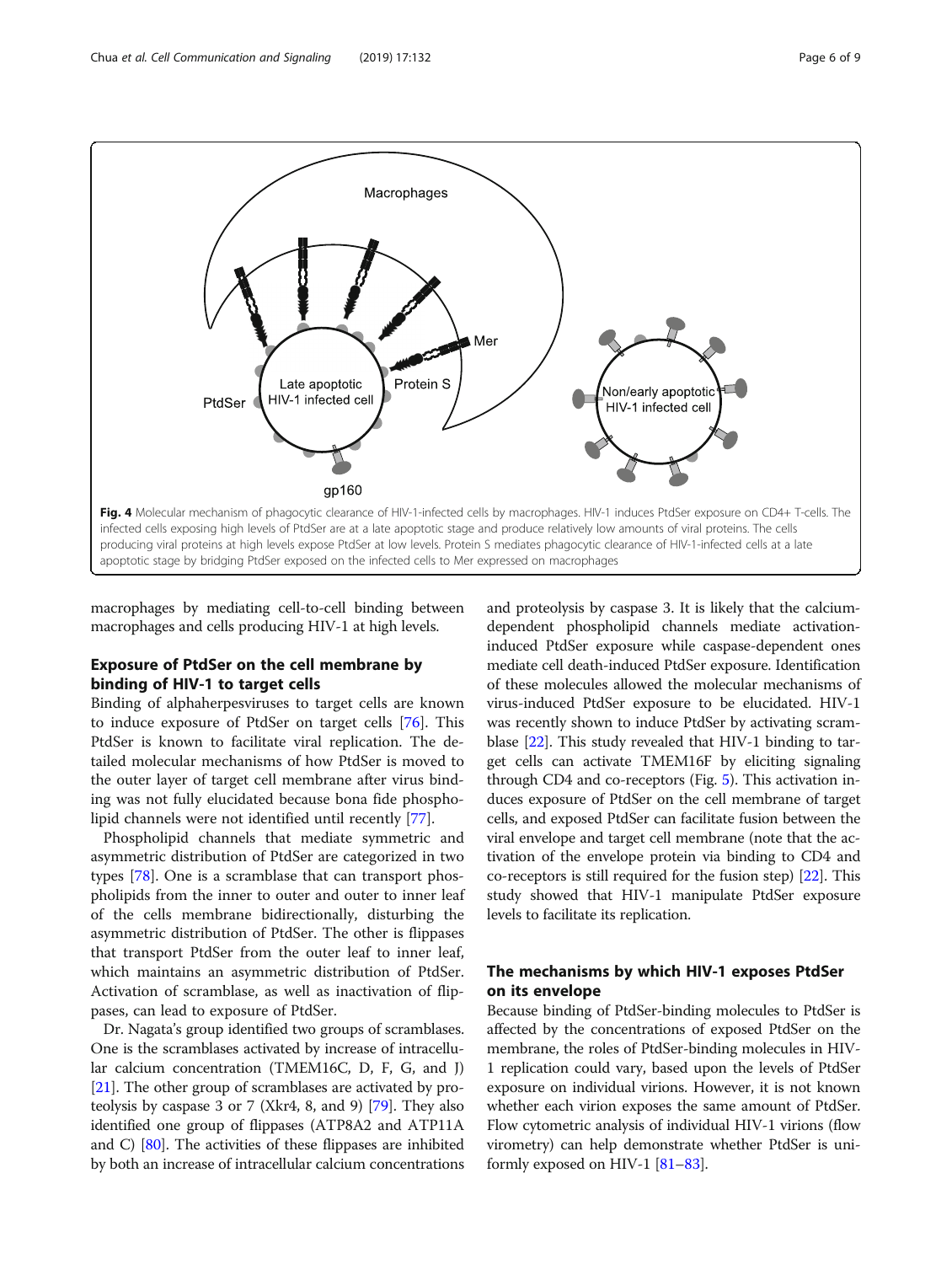<span id="page-6-0"></span>

The means by which HIV-1 exposes PtdSer on its membrane is not well understood and could be due to simple induction of apoptosis, subsequent exposure of PtdSer on virus producer cells, and budding from the cell membrane of apoptotic virus producer cells. Our study showed that the levels of PtdSer on HIV-1-infected cells varies, depending on whether the cells are in early or late apoptotic phases; therefore, the concentrations of exposed PtdSer on HIV-1 might vary, depending on the apoptotic phases of virus producer cells [\[17\]](#page-7-0).

Ebola virus is known to incorporate activated Xkr8 in virus, which induces exposure of PtdSer on the envelope [[84\]](#page-8-0). Another recent study demonstrated that Ebola virus activates TMEM16F of infected cells, resulting in PtdSer exposure on virus producer cells and the envelope [[85\]](#page-8-0). It will be of interest to determine whether HIV-1 can also interact with scramblases and/or flippases to change the levels of PtdSer exposure in viral envelope and viral producer cells.

Of note, we have observed that the effects of PtdSer binding molecules (Axl/Gas6 and TIM-1) on lentiviral titers differ among various pseudotypes [[28](#page-7-0)]. It is possible that different types of envelope proteins can induce PtdSer exposure on virus and/or viral vectors to different extents, which can be caused by differences in their interactions with scramblases and/or flippases. Quantitative analysis of PtdSer exposure on each virion of lentiviral vectors will be necessary to elucidate the molecular mechanisms of this phenomenon.

## Conclusion

This review highlights the different roles of exposed PtdSer in HIV-1 replication. PtdSer exposed on HIV-1 infected cells mediates phagocytic removal of the infected cells, and PtdSer exposed on target cells facilitates the HIV-1 fusion step. PtdSer exposed on the HIV-1 envelope can facilitate viral binding while inhibiting viral release via interactions with PtdSer-binding molecules.

Because these roles can either facilitate or inhibit viral replication at different stages of virus life cycles, it is important to set up appropriate experimental settings to study exposed PtdSer in a particular viral replication step of interest [[61,](#page-8-0) [70\]](#page-8-0).

The above-mentioned roles of envelope PtdSer in viral replication were clarified through advances in the understanding of the molecular mechanisms of recognition of apoptotic cells and PtdSer exposure. Recent identification of molecules of PtdSer exposure machinery will enable further investigation of the abilities of viruses to control PtdSer exposure levels on their envelopes and virus producer cells in order to support their replication, which could lead to new antiviral strategies targeting virus-induced exposure of PtdSer.

#### Abbreviations

DC: Dendritic cell; Gas6: Growth Arrest Specific 6; HIV-1: Human Immunodeficiency Virus Type 1; LCMV: Lymphocytic choriomeningitis virus; MFG-E8: Milk Fat Globule-EGF Factor 8 Protein; Nef: Negative Factor; PtdSer: phosphatidylserine; TIM: T-cell immunoglobulin mucin domain proteins; TIMs: TIM family receptors; VSV-G: Vesicular stomatitis virus G protein

#### Acknowledgements

We thank Dr. Benhur Lee for providing Affinofile cells. We thank NIH AIDS Reagent Program for providing HIV Gag-iGFP\_JRFL (deposited by Dr. Benjamin Chen). We thank Dr. Oliver Fregoso for discussion, and Ms. Wendy Aft for proof-reading of the manuscript. We have no financial conflicts of interest to declare.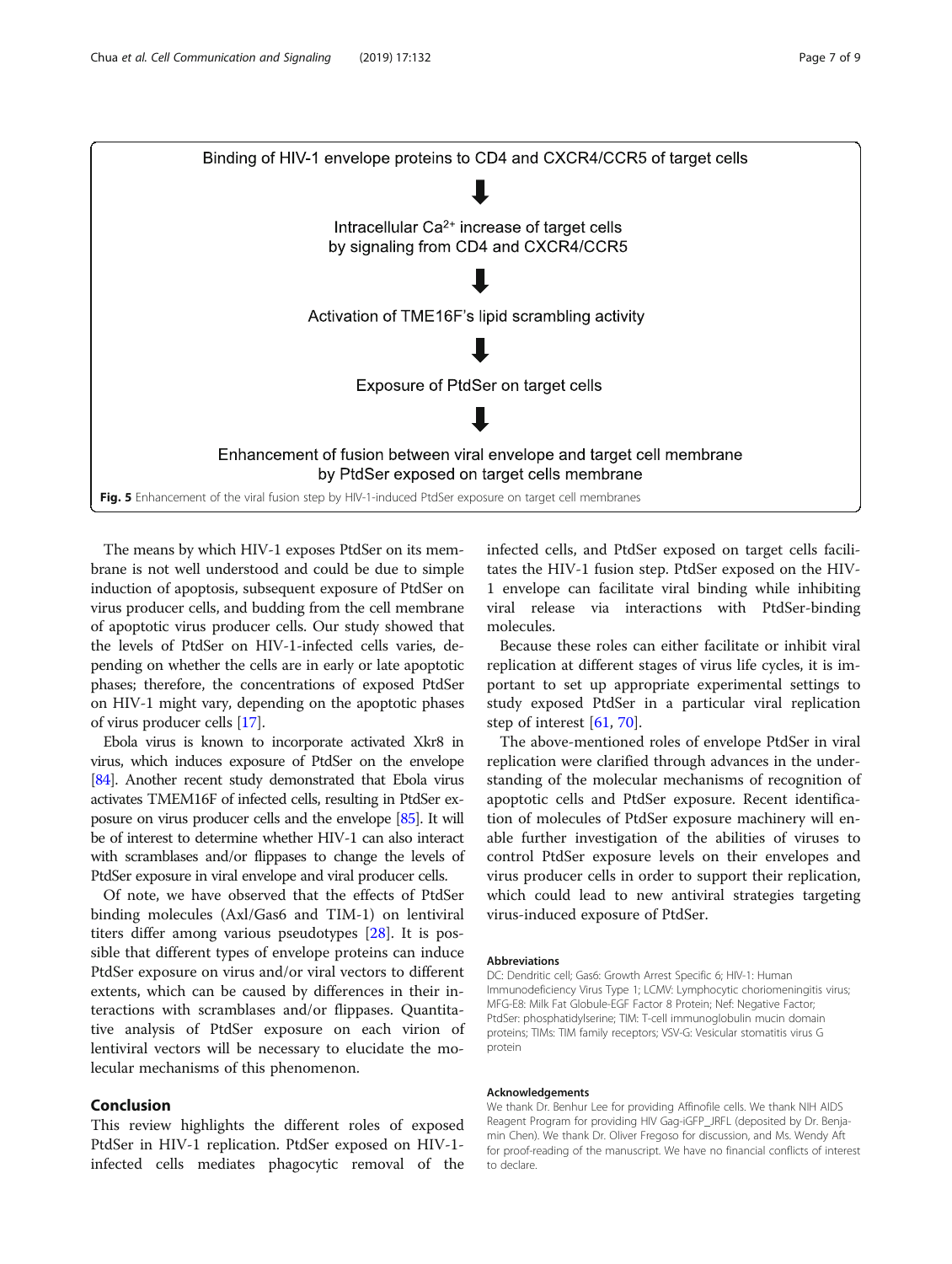#### <span id="page-7-0"></span>Authors' contributions

KM designed experiments. BC, JN, and KS performed experiments. BC, JN, and KS analyzed the data and interpreted the results. KM wrote the manuscript. BC, JN, and KS provided scientific input, and all authors read and approved the final manuscript.

#### Funding

This work was supported by U.S. National Institute of Health grants R21AI095004 and R01AI108400.

#### Availability of data and materials

The datasets used and/or analyzed during the current study are available from the corresponding authors on reasonable request.

#### Ethics approval and consent to participate

Not relevant.

#### Consent for publication

Not relevant.

### Competing interests

The authors declare that they have no competing interests.

### Received: 16 July 2019 Accepted: 4 October 2019 Published online: 21 October 2019

#### References

- 1. van Meer G, Voelker DR, Feigenson GW. Membrane lipids: where they are and how they behave. Nat Rev Mol Cell Biol. 2008;9:112–24.
- Leventis PA, Grinstein S. The distribution and function of phosphatidylserine in cellular membranes. Annu Rev Biophys. 2010;39:407–27.
- 3. Fadok VA, Voelker DR, Campbell PA, Cohen JJ, Bratton DL, Henson PM. Exposure of phosphatidylserine on the surface of apoptotic lymphocytes triggers specific recognition and removal by macrophages. J Immunol. 1992;148:2207–16.
- 4. Pietkiewicz S, Schmidt JH, Lavrik IN. Quantification of apoptosis and necroptosis at the single cell level by a combination of imaging flow Cytometry with classical Annexin V/propidium iodide staining. J Immunol Methods. 2015;423:99–103.
- 5. Wang Q, Imamura R, Motani K, Kushiyama H, Nagata S, Suda T. Pyroptotic cells externalize eat-me and release find-me signals and are efficiently engulfed by macrophages. Int Immunol. 2013;25:363–72.
- 6. Nagata S, Hanayama R, Kawane K. Autoimmunity and the clearance of dead cells. Cell. 2010;140:619–30.
- 7. Takizawa T, Matsukawa S, Higuchi Y, Nakamura S, Nakanishi Y, Fukuda R. Induction of programmed cell death (apoptosis) by influenza virus infection in tissue culture cells. J Gen Virol. 1993;74(Pt 11):2347–55.
- 8. Terai C, Kornbluth RS, Pauza CD, Richman DD, Carson DA. Apoptosis as a mechanism of cell death in cultured T lymphoblasts acutely infected with HIV-1. J Clin Invest. 1991;87:1710–5.
- Doitsh G, Galloway NL, Geng X, Yang Z, Monroe KM, Zepeda O, Hunt PW, Hatano H, Sowinski S, Munoz-Arias I, Greene WC. Cell death by pyroptosis drives CD4 T-cell depletion in HIV-1 infection. Nature. 2014;505:509–14.
- 10. Fujimoto I, Pan J, Takizawa T, Nakanishi Y. Virus clearance through apoptosis-dependent phagocytosis of influenza a virus-infected cells by macrophages. J Virol. 2000;74:3399–403.
- 11. Shiratsuchi A, Kaido M, Takizawa T, Nakanishi Y. Phosphatidylserinemediated phagocytosis of influenza a virus-infected cells by mouse peritoneal macrophages. J Virol. 2000;74:9240–4.
- 12. Watanabe Y, Shiratsuchi A, Shimizu K, Takizawa T, Nakanishi Y. Role of phosphatidylserine exposure and sugar chain desialylation at the surface of influenza virus-infected cells in efficient phagocytosis by macrophages. J Biol Chem. 2002;277:18222–8.
- 13. Watanabe Y, Shiratsuchi A, Shimizu K, Takizawa T, Nakanishi Y. Stimulation of phagocytosis of influenza virus-infected cells through surface desialylation of macrophages by viral neuraminidase. Microbiol Immunol. 2004;48:875–81.
- 14. Watanabe Y, Hashimoto Y, Shiratsuchi A, Takizawa T, Nakanishi Y. Augmentation of fatality of influenza in mice by inhibition of phagocytosis. Biochem Biophys Res Commun. 2005;337:881–6.
- 15. Hashimoto Y, Moki T, Takizawa T, Shiratsuchi A, Nakanishi Y. Evidence for phagocytosis of influenza virus-infected, apoptotic cells by neutrophils and macrophages in mice. J Immunol. 2007;178:2448–57.
- 16. Akbar AN, Savill J, Gombert W, Bofill M, Borthwick NJ, Whitelaw F, Grundy J, Janossy G, Salmon M. The specific recognition by macrophages of CD8+ ,CD45RO+ T cells undergoing apoptosis: a mechanism for T cell clearance during resolution of viral infections. J Exp Med. 1994;180:1943–7.
- 17. Chua BA, Ngo JA, Situ K, Ramirez CM, Nakano H, Morizono K. Protein S and Gas6 induce efferocytosis of HIV-1-infected cells. Virology. 2018;515:176–90.
- 18. Amara A, Mercer J. Viral apoptotic mimicry. Nat Rev Microbiol. 2015;13:461–9.
- 19. Callahan MK, Popernack PM, Tsutsui S, Truong L, Schlegel RA, Henderson AJ. Phosphatidylserine on HIV envelope is a cofactor for infection of monocytic cells. J Immunol. 2003;170:4840–5.
- 20. Gekonge BN, Schiralli G, Schlegel RA, Henderson AJ. Signal transduction induced by apoptotic cells inhibits HIV transcription in monocytes/ macrophages. J Leukoc Biol. 2006;80:953–60.
- 21. Suzuki J, Umeda M, Sims PJ, Nagata S. Calcium-dependent phospholipid scrambling by TMEM16F. Nature. 2010;468:834–8.
- 22. Zaitseva E, Zaitsev E, Melikov K, Arakelyan A, Marin M, Villasmil R, Margolis LB, Melikyan GB, Chernomordik LV. Fusion stage of HIV-1 entry depends on virus-induced cell surface exposure of Phosphatidylserine. Cell Host Microbe. 2017;22:99–110 e117.
- 23. Mercer J, Helenius A. Vaccinia virus uses macropinocytosis and apoptotic mimicry to enter host cells. Science. 2008;320:531–5.
- 24. Mercer J, Knebel S, Schmidt FI, Crouse J, Burkard C, Helenius A. Vaccinia virus strains use distinct forms of macropinocytosis for host-cell entry. Proc Natl Acad Sci U S A. 2010;107:9346–51.
- 25. Schmidt FI, Bleck CK, Helenius A, Mercer J. Vaccinia extracellular virions enter cells by macropinocytosis and acid-activated membrane rupture. EMBO J. 2011;30:3647–61.
- 26. Laliberte JP, Moss B. Appraising the apoptotic mimicry model and the role of phospholipids for poxvirus entry. Proc Natl Acad Sci U S A. 2009;106:17517–21.
- 27. Morizono K, Xie Y, Olafsen T, Lee B, Dasgupta A, Wu AM, Chen IS. The soluble serum protein Gas6 bridges Virion envelope Phosphatidylserine to the TAM receptor tyrosine kinase Axl to mediate viral entry. Cell Host Microbe. 2011;9:286–98.
- 28. Morizono K, Chen IS. Role of phosphatidylserine receptors in enveloped virus infection. J Virol. 2014;88:4275–90.
- 29. Amado RG, Chen IS. Lentiviral vectors--the promise of gene therapy within reach? Science. 1999;285:674–6.
- 30. Burns JC, Friedmann T, Driever W, Burrascano M, Yee JK. Vesicular stomatitis virus G glycoprotein pseudotyped retroviral vectors: concentration to very high titer and efficient gene transfer into mammalian and nonmammalian cells. Proc Natl Acad Sci U S A. 1993;90:8033–7.
- 31. Naldini L, Blomer U, Gallay P, Ory D, Mulligan R, Gage FH, Verma IM, Trono D. In vivo gene delivery and stable transduction of nondividing cells by a lentiviral vector. Science. 1996;272:263–7.
- 32. Morizono K, Chen IS. Targeted gene delivery by intravenous injection of retroviral vectors. Cell Cycle. 2005;4:854–6.
- 33. Morizono K, Chen IS. Receptors and tropisms of envelope viruses. Curr Opin Virol. 2011;1:13–8.
- 34. Zhao Y, Zhu L, Lee S, Li L, Chang E, Soong NW, Douer D, Anderson WF. Identification of the block in targeted retroviral-mediated gene transfer. Proc Natl Acad Sci U S A. 1999;96:4005–10.
- 35. Ohno K, Sawai K, Iijima Y, Levin B, Meruelo D. Cell-specific targeting of Sindbis virus vectors displaying IgG-binding domains of protein a. Nat Biotechnol. 1997;15:763–7.
- 36. Morizono K, Bristol G, Xie YM, Kung SK, Chen IS. Antibody-directed targeting of retroviral vectors via cell surface antigens. J Virol. 2001;75:8016–20.
- 37. Morizono K, Xie Y, Ringpis GE, Johnson M, Nassanian H, Lee B, Wu L, Chen IS. Lentiviral vector retargeting to P-glycoprotein on metastatic melanoma through intravenous injection. Nat Med. 2005;11:346–52.
- 38. Stitt TN, Conn G, Gore M, Lai C, Bruno J, Radziejewski C, Mattsson K, Fisher J, Gies DR, Jones PF, et al. The anticoagulation factor protein S and its relative, Gas6, are ligands for the tyro 3/Axl family of receptor tyrosine kinases. Cell. 1995;80:661–70.
- 39. Ishimoto Y, Ohashi K, Mizuno K, Nakano T. Promotion of the uptake of PS liposomes and apoptotic cells by a product of growth arrest-specific gene, gas6. J Biochem. 2000;127:411–7.
- 40. Brindley MA, Hunt CL, Kondratowicz AS, Bowman J, Sinn PL, McCray PB Jr, Quinn K, Weller ML, Chiorini JA, Maury W. Tyrosine kinase receptor Axl enhances entry of Zaire ebolavirus without direct interactions with the viral glycoprotein. Virology. 2011;415:83–94.